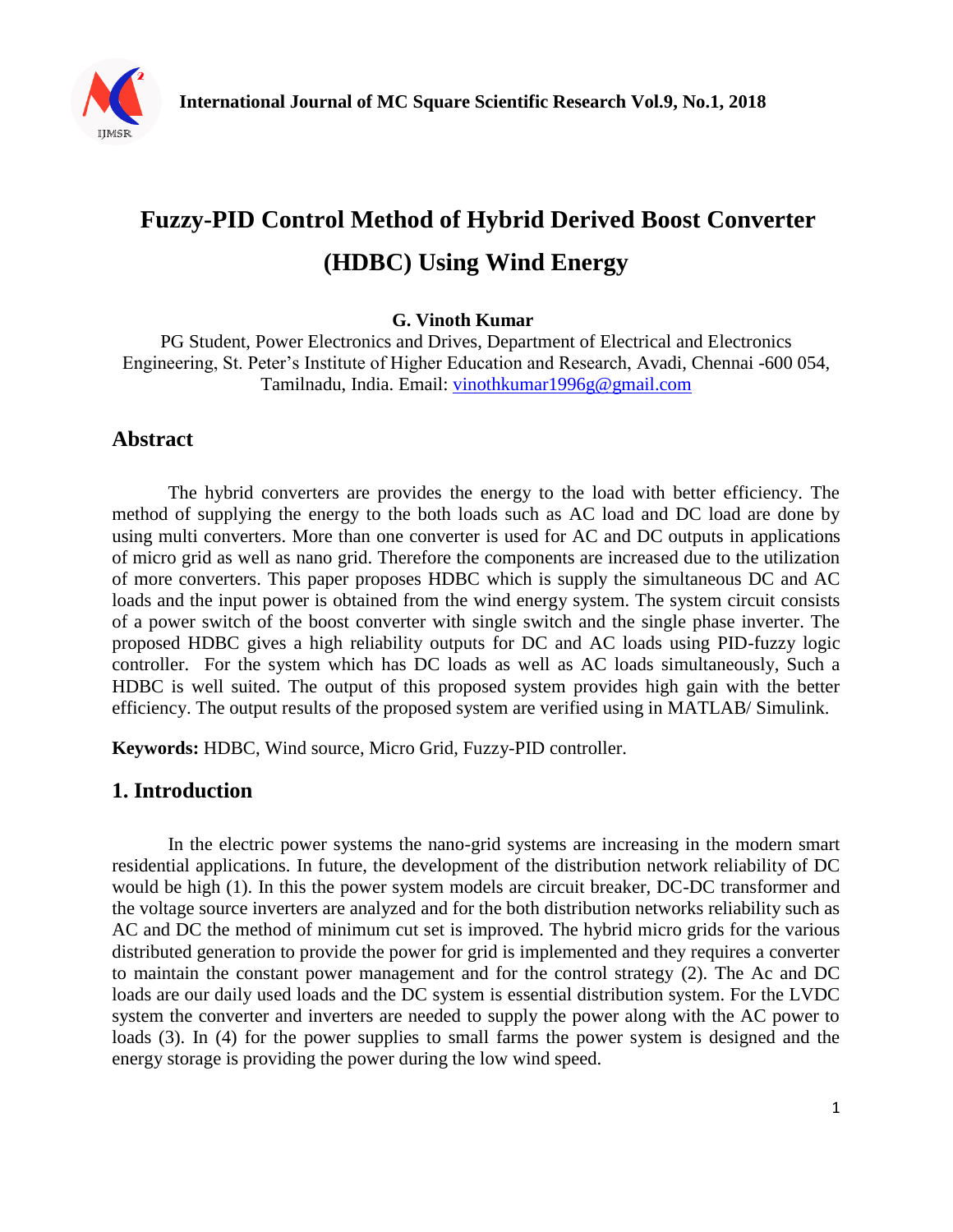

The solar produces the DC power before the grid connection and the generated power is converted into AC voltage. At the same time the converted AC need to be the conversion of DC at the load that directs to losses in system (5-6). To control the energy losses in the modern system due to the conversion stage, the renewable energy usage is increased for the DC loads. The power system is to provide energy to the AC machine according to the AC power provision (7-8). But also the different kind of devices and components are used in the ongoing revolution. The supply from the AC source to be rectified for DC loads (9). In this case the rectification process leads to more losses so that the micro grids are implemented for that area. The infrastructure of this micro grid can be implemented and designed to supply the power from the renewable energy system directly (10-11). The PV system is used at where the numbers of converter are used for the conversion of DC-DC as well as inverter that converts DC-AC. The conversion stage converters are regulating the output voltage and current that from the PV source. The power efficiency is improved in power transmission at DC voltages with higher. In the inversion stage of DC-AC the converter output of the converter is act as a supply (12).

This paper proposed the different home appliances compatibility based on the DC power grid. The appliances used in home such as LED lightning, SMPS adapters, mixer-grinder are minded to the distribution network of 220V (13). For the benefits of distribution system it uses the currents of both AC and DC. This kind of system has the isolate DC or AC links to interface between the distributed generators in renewable sources, DC loads and AC loads, and converters. This paper (14) covered the redundancy, higher reliability and the less cost of PV generation for the micro grid is designed and developed by the Bosch organization while compare with other equivalent systems (15). The separated micro grid of AC-DC hybrid operation and the power management control method is implemented and the hybrid comprises the both DC micro grid and Ac micro grid. Here the generators of wind and diesel are connected for the AC micro grids with the AC loads while DC micro grid connected with the PV system.

### **2. Methods and Materials**

In this proposed system, the hybrid boost converters are used to provide the energy to the both loads such as ac and dc. The presence of the boost converter is eliminated in this system the switch count is also reduced. The four switches are used and they act as a inverter to provide the energy or power to the Ac load. The both of the AC and DC loads are powered simultaneously from the single source. The given input is boosted up and increased the gain voltage at the both loads. The block diagram of the proposed system is shown in figure. 1. The hybrid boost converter performs the improvement of the given input voltage. The converters are connected in parallel to boost up the system voltage to the certain level to meet the load requirement. The source is generated from the renewable wind which is produced using the PMSM generator. The produced or generated energy is fed to the hybrid boost converter such AC-DC as well as DC-AC.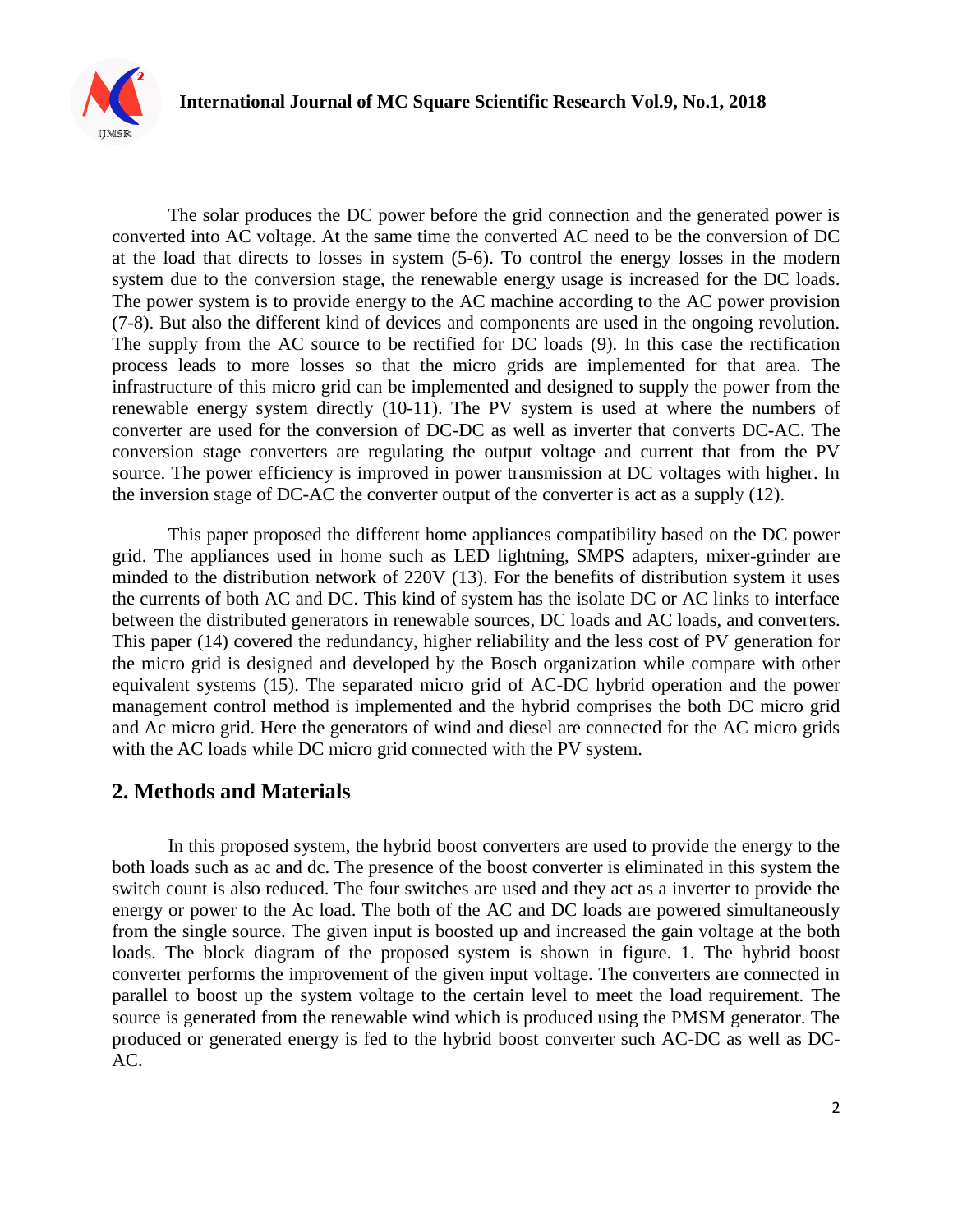



**Figure. 1Block diagram of the proposed system**

# **3. PID Control**

PID controller resembles the same function of PI controller in terms of P and I terms. The adding of additional parameter D makes error during the steady state to zero. It also reduces the rise time and oscillations. The main advantage of PID controller is it diminishes the overshoot to a greater extent. The PID also increases the response speed of the system which reduces the settling time. The accuracy of the set point is increased than P, PI controllers. The general block diagram is shown in figure 2.

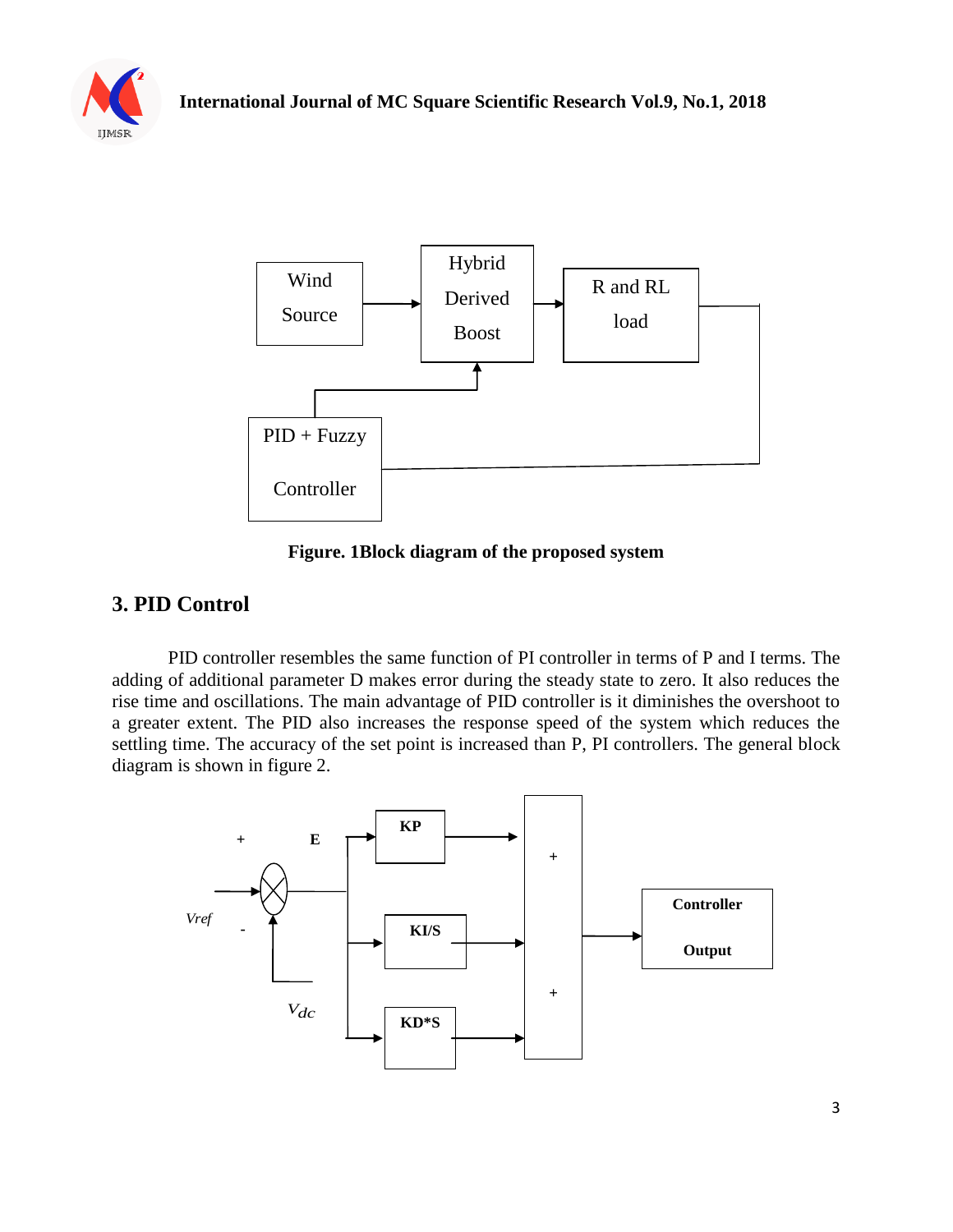

#### **Figure. 2Block diagram of the PID controller**

#### **4. Fuzzy Controller**

The fuzzy controller is used to control the system performance along with the rules defined to do the process based on the designed system. To provides the better system stability, the error from the plant to be minimized. The logic rules defined using the fuzzy sets and member functions. The fuzzy editor in the MATLAB is illustrated in figure. 3. In this control the two inputs are given to the system named as input1 and input2 and have a output called output1.

| FIS Editor: fuzzy                               |          |                                                     | $\Box$ $\Box$ $\mathbf{x}$ |
|-------------------------------------------------|----------|-----------------------------------------------------|----------------------------|
| Edit<br>File<br>View                            |          |                                                     |                            |
| input1<br>input2                                |          | fuzzy<br>(mamdani)                                  | output1                    |
| FIS Name:                                       | fuzzy    | FIS Type:                                           | mamdani                    |
| And method                                      | min      | <b>Current Variable</b><br>$\overline{\phantom{a}}$ |                            |
| Or method                                       | max      | <b>Name</b><br>۰.                                   | input1                     |
| <b>Implication</b>                              | min      | <b>Type</b><br>▼                                    | input                      |
| Aggregation                                     | max      | Range<br>۰                                          | $[-11]$                    |
| <b>Defuzzification</b>                          | centroid | <b>Help</b><br>▼                                    | <b>Close</b>               |
| System "fuzzy": 2 inputs, 1 output, and 6 rules |          |                                                     |                            |

**Figure. 3 Fuzzy editor in the MATLAB**

The member functions are used to give the corresponding values to the variables. The input 1and input 2 member functions are shown in figure. 4 and figure.5 are respectively.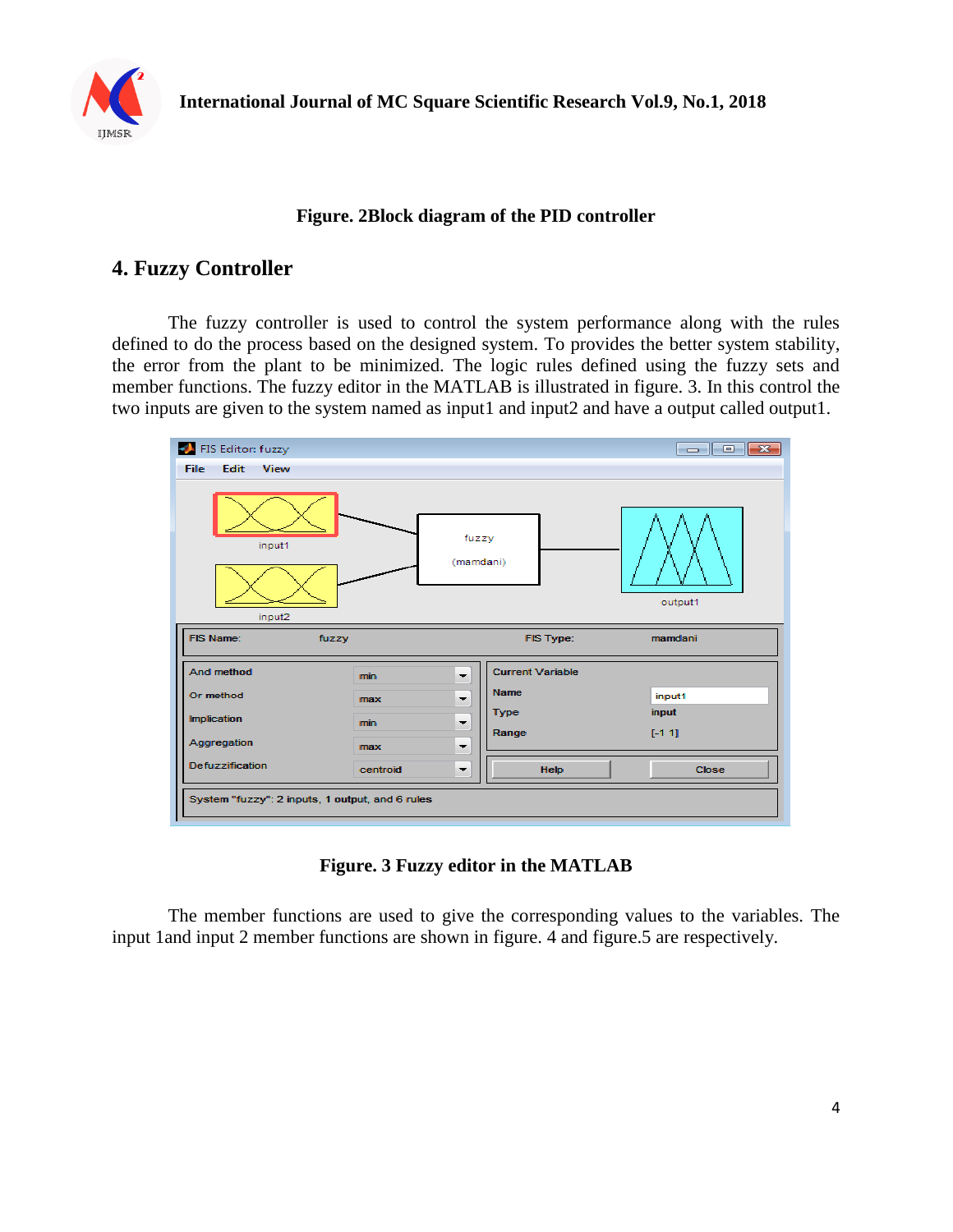



**Figure. 4 Member function of input 1**



**Figure. 5 Member function of input 2**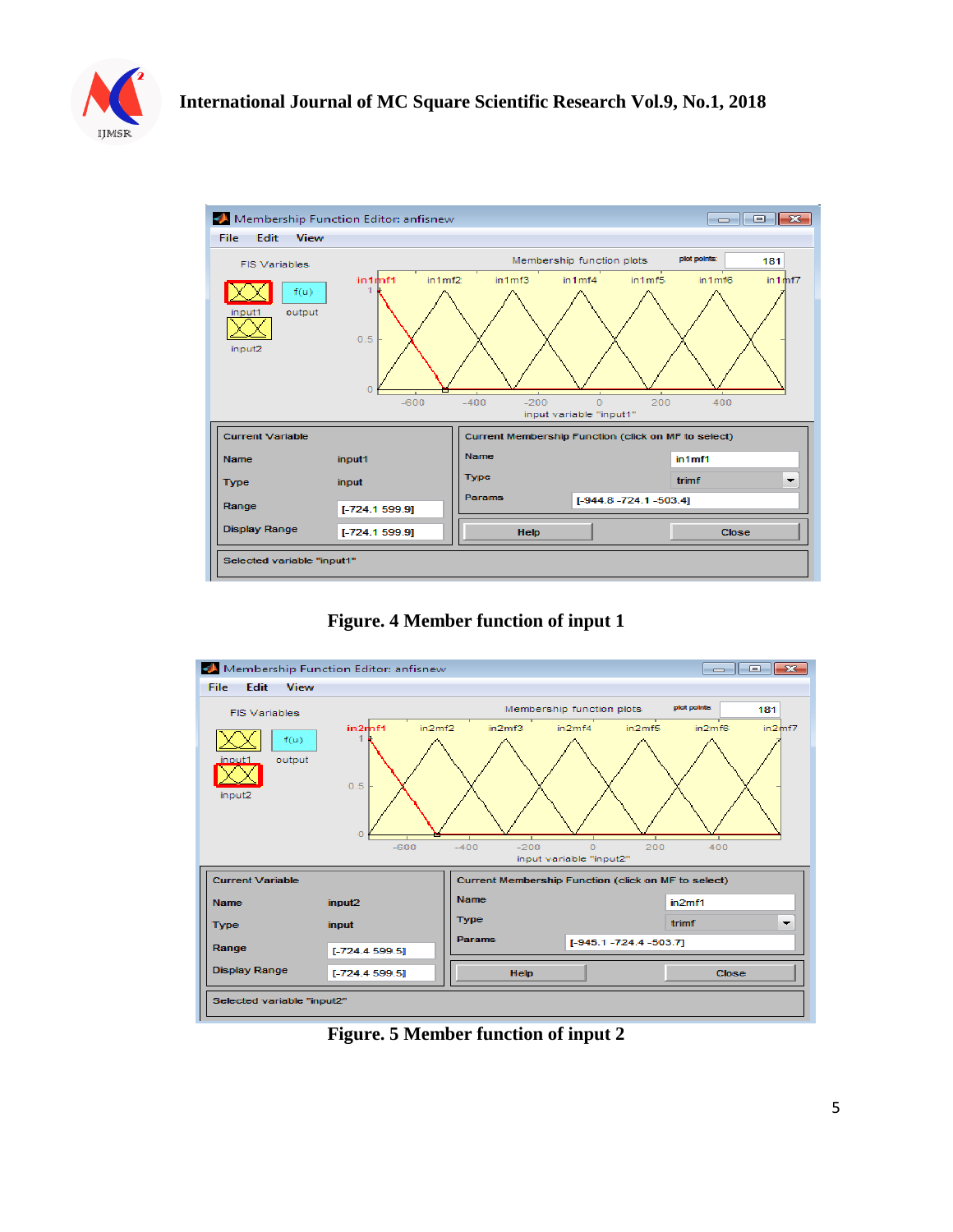

# **5. Simulation Results**

The hybrid boost converter based on the wind renewable energy source implemented to provide the DC and AC power for the micro grid and smart home appliances. Proposed Simulink model is shown in figure. 6. The converter consists the four switches for the operation of supply both currents (AC and DC) to load simultaneously. This implemented system is controlled by using the PID with Fuzzy controller rules and the system power flow is controlled.



#### **Figure. 6 Simulink model of hybrid converter**

The input power to the converter is around 55v from the wind generator as shown in figure. 7. The output from the wind generator and the input to the converter is AC voltage. The power is fed to the micro grid as per the load requirements based on the AC and DC loads. The DC output and AC outputs are shown in figure .8 and figure. 9 are respectively.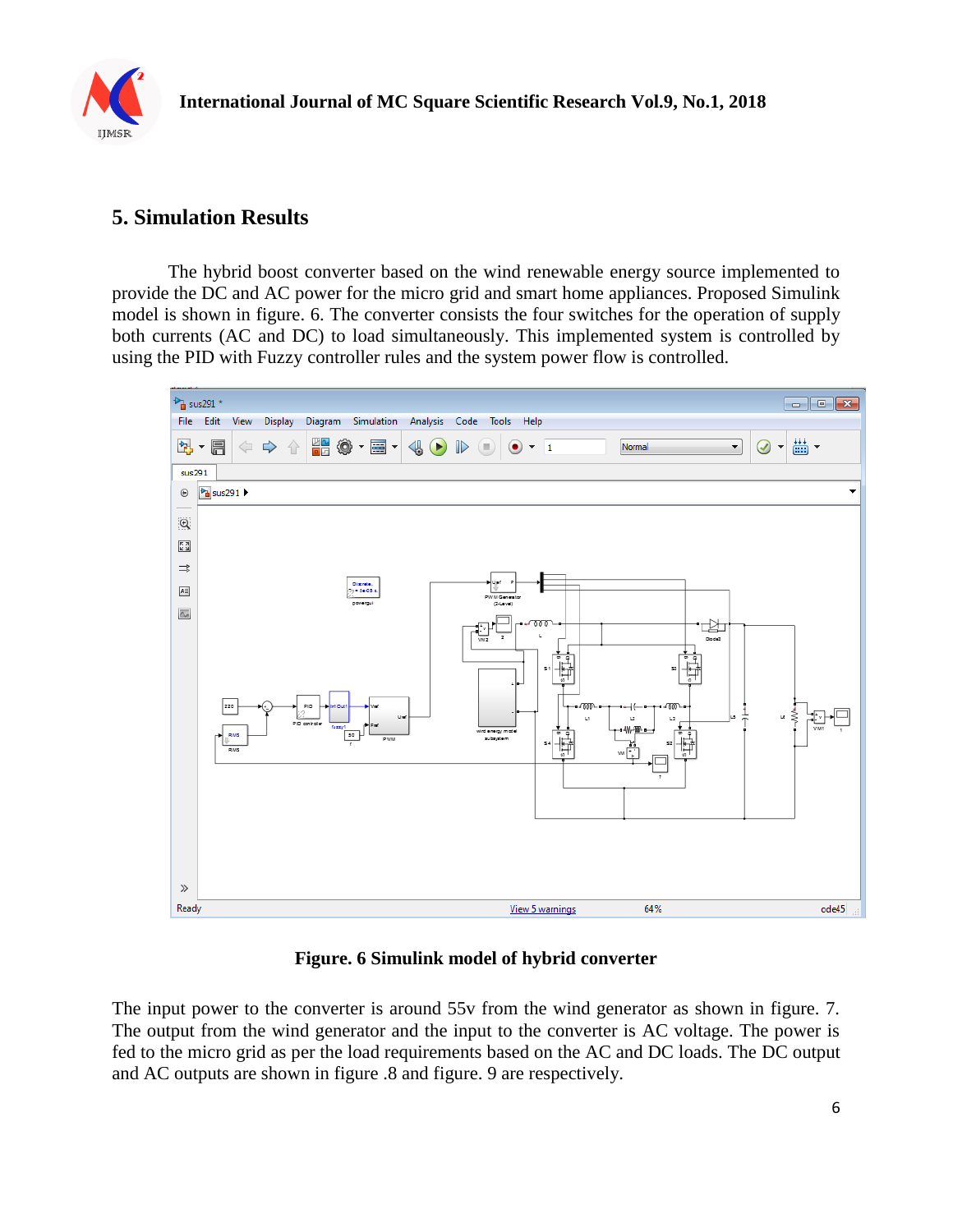



**Figure. 7 Generated wind input power**



**Figure. 8 DC output power**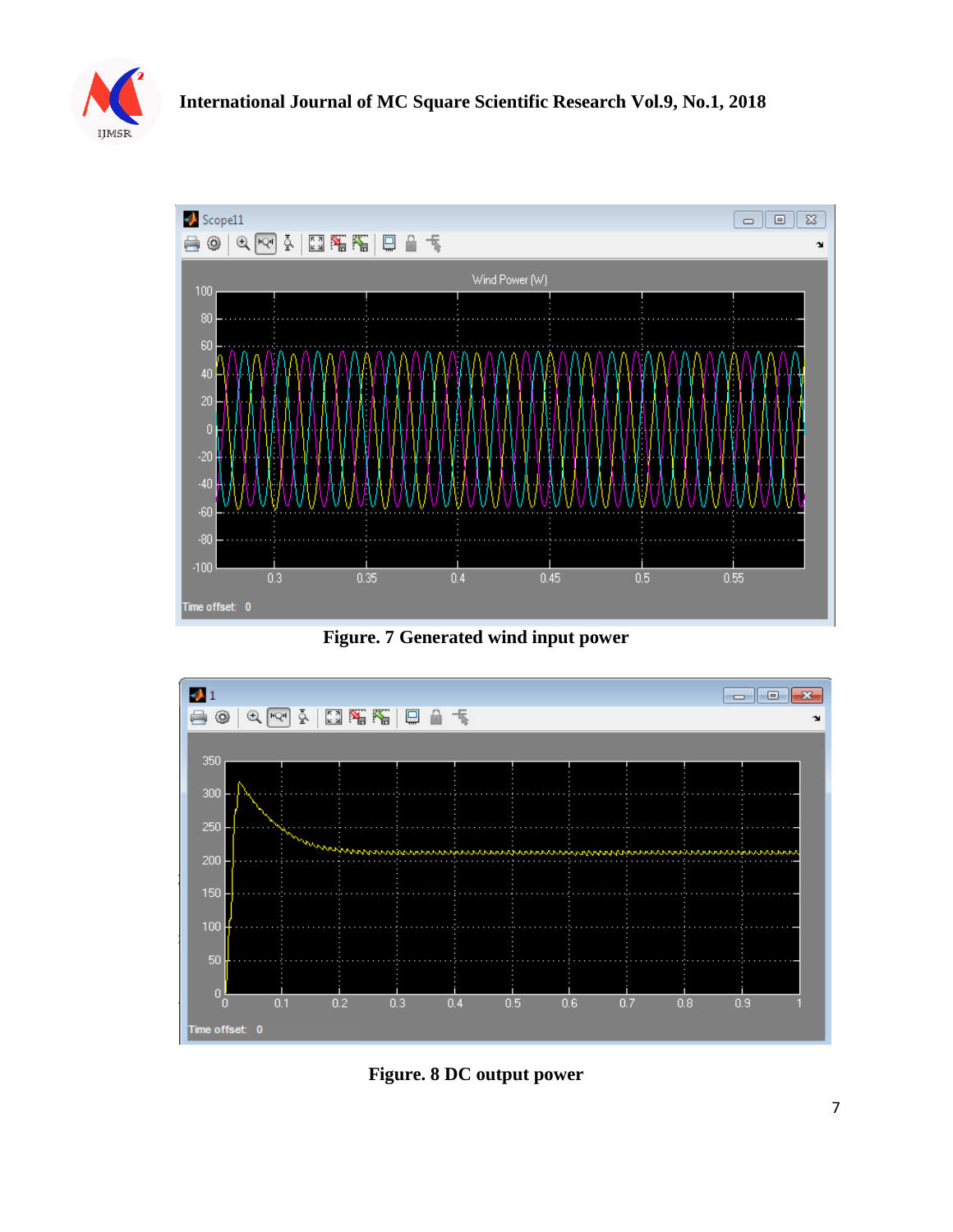



**Figure. 9 AC output power**

#### **6. Conclusion**

The simultaneous power flow to the both DC and AC loads are achieved by using the hybrid boost derived converter. The control method of this system has the fuzzy with PID controller to establish the steady state of the system performance. The generated energy from the wind renewable source is rectified and fed to the converter. The DC and AC loads are powered simultaneously from the renewable wind source. The input power is 55V which is produced or generated from the wind generator. Finally, the obtained DC power is 220V for the load such as battery. The achieved AC voltage is 220 V for the load to AC applications.

#### **References**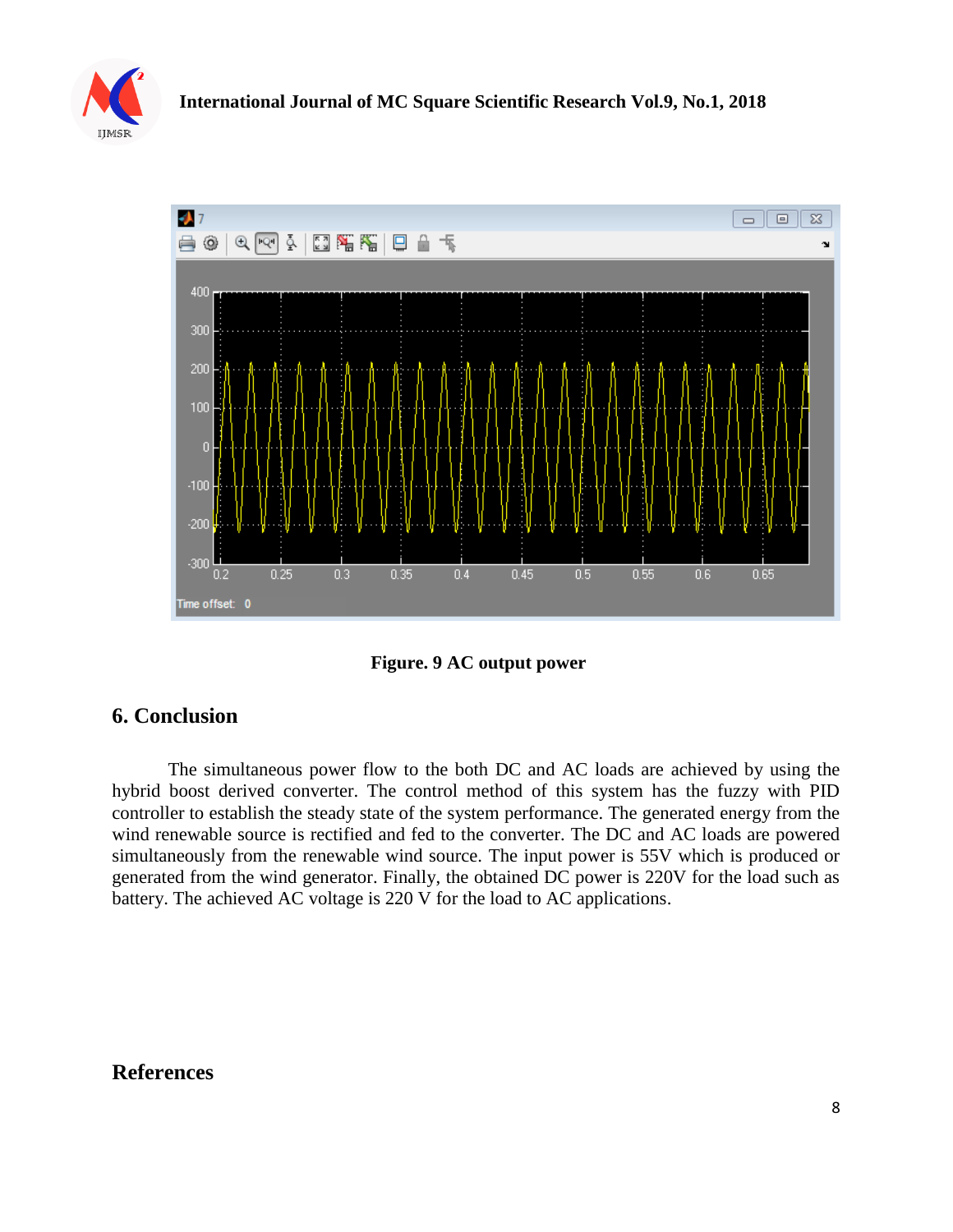

- 1. Zeng J, Xu X, Zhao Y, Shenzhen PS. Reliability comparison of AC and DC distribution network. Power System Technology. 2014 Sep;38(9):2582-9.
- 2. Eghtedarpour N, Farjah E. Power control and management in a hybrid AC/DC micro grid. IEEE transactions on smart grid. 2014 Apr 10;5(3):1494-505.
- 3. Manandhar U, Ukil A, Jonathan TK. Efficiency comparison of DC and AC micro grid. In2015 IEEE Innovative Smart Grid Technologies-Asia (ISGT ASIA) 2015 Nov 3 (pp. 1- 6). IEEE.
- 4. G. Zaleskis, I. Steiks, A. Pumpurs, and O. Krievs, "DC-AC converter for load supply in autonomous wind-hydrogen power system", In2015 56th International Scientific Conference on Power and Electrical Engineering of Riga Technical University (RTUCON), 2015 Oct 14 (pp. 1-5). IEEE.
- 5. O. Ibrahim, Y. Z. Yahaya, N. Saad, and K. Y. Ahmed, "Design and Analysis of a Digital Controller for Boost Converter with Renewable Energy Sources for Domestic DC Load", In Applied Mechanics and Materials 2015 (Vol. 785, pp. 141-145). Trans Tech Publications.
- 6. Sarkar J, Yade P. Structuring DC Micro-Grid for integrating renewable energy in a DC load dominant electrical environment. International Journal of Engineering Sciences & Research Technology. 2014 Jul;3 :609-13.
- 7. Stern MJ, inventor; RENEWABLE POWER CONVERSION Inc, assignee. Photovoltaic power plant with distributed DC-to-DC power converters. United States patent US 8,648,497. 2014 Feb 11.
- 8. G. Makarabbi, V. Gavade, R. Panguloori, and P. Mishra, "Compatibility and performance study of home appliances in a DC home distribution system", In2014 IEEE International Conference on Power Electronics, Drives and Energy Systems (PEDES), 2014 Dec 16 (pp. 1-6). IEEE.
- 9. Baboli PT, Shahparasti M, Moghaddam MP, Haghifam MR, Mohamadian M. Energy management and operation modelling of hybrid AC–DC microgrid. IET Generation, Transmission & Distribution. 2014 Apr 15;8(10):1700-11.
- 10. D. Fregosi, S. Ravula, D. Brhlik, J. Saussele, S. Frank, E. Bonnema, J. Scheib, E. Wilson, "A comparative study of DC and AC micro grids in commercial buildings across different climates and operating profiles", In2015 IEEE First International Conference on DC Micro grids (ICDCM) 2015 Jun 7 (pp. 159-164). IEEE.
- 11. M. Hosseinzadeh, and F. R. Salmasi, "Power management of an isolated hybrid AC/DC micro-grid with fuzzy control of battery banks", IET Renewable Power Generation, 2015 Feb 20;9 (5):484-93.
- 12. Lotfi H, Khodaei A. AC versus DC micro grid planning. IEEE Transactions on Smart Grid. 2015 Aug 26;8(1):296-304.
- 13. Elsayed AT, Mohamed AA, Mohammed OA. DC micro grids and distribution systems: An overview. Electric power systems research. 2015 Feb 1; 119:407-17.